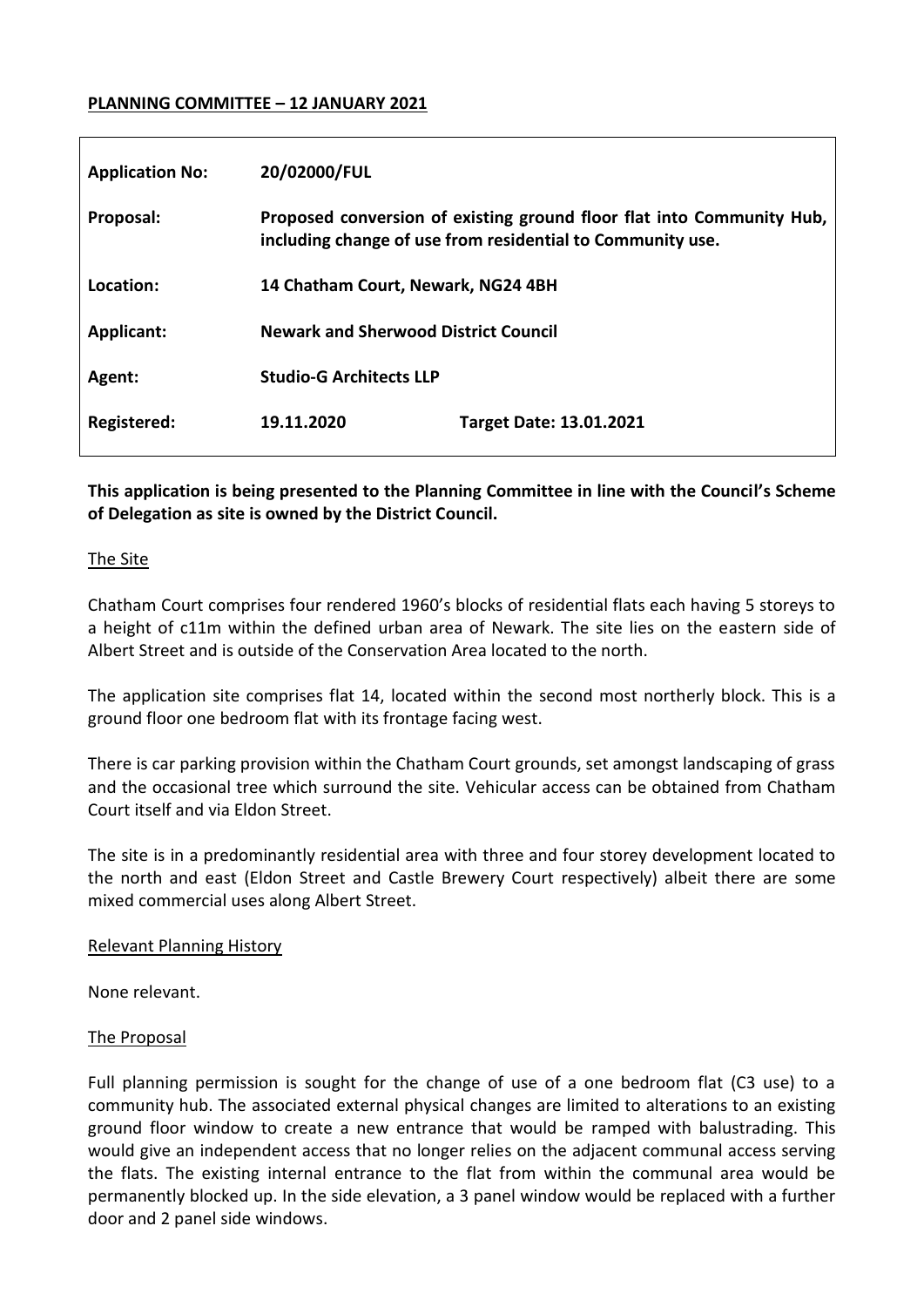The hub would contain an office and meeting room with a toilet and kitchen facility and would be used by members of the public and residents of Chatham Court and other agency staff/stake holders as part of the 'safer streets' initiative to provide community support for the local area. This would be for one to one consultation with residents and for providing residents support with access to community services and I.T equipment to access the internet. It is anticipated that the maximum occupancy of the hub would not exceed 8 persons at any one time, with the usual average occupancy levels being around 5 persons.

The opening hours of the community hub will be from 9am to 4 pm Monday to Friday.

One parking space would be allocated to the hub, accessed from Eldon Street.

## The Submission

- Drawing no. A/100/P1, As existing Ground Floor Plan, Elevations and Section
- Drawing no. A/200/P1, As proposed Ground Floor Plan, Elevations and Section
- Drawing no. A/003/P1, Site and Location Plans
- Supporting Statement

## Departure/Public Advertisement Procedure

Occupiers of 43 properties have been individually notified by letter.

### **Planning Policy Framework**

### **The Development Plan**

# **Newark and Sherwood Amended Core Strategy DPD (adopted March 2019)**

- Spatial Policy 1 Settlement Hierarchy
- Spatial Policy 2 Spatial Distribution of Growth
- Spatial Policy 7 Sustainable Transport
- Spatial Policy 8 Protecting and Promoting Leisure and Community Facilities
- Core Policy 6 Shaping our Employment Profile
- Core Policy 8 Retail & Town Centres
- Core Policy 9 -Sustainable Design
- Core Policy 14 Historic Environment
- NAP1 Newark Urban Area

### **Allocations & Development Management DPD**

- DM1 Development within Settlements Central to Delivering the Spatial Strategy
- DM5 Design
- DM9 Protecting and Enhancing the Historic Environment
- DM11 Retail and Town Centre Uses
- DM12 Presumption in Favour of Sustainable Development

# **Other Material Considerations**

National Planning Policy Framework 2019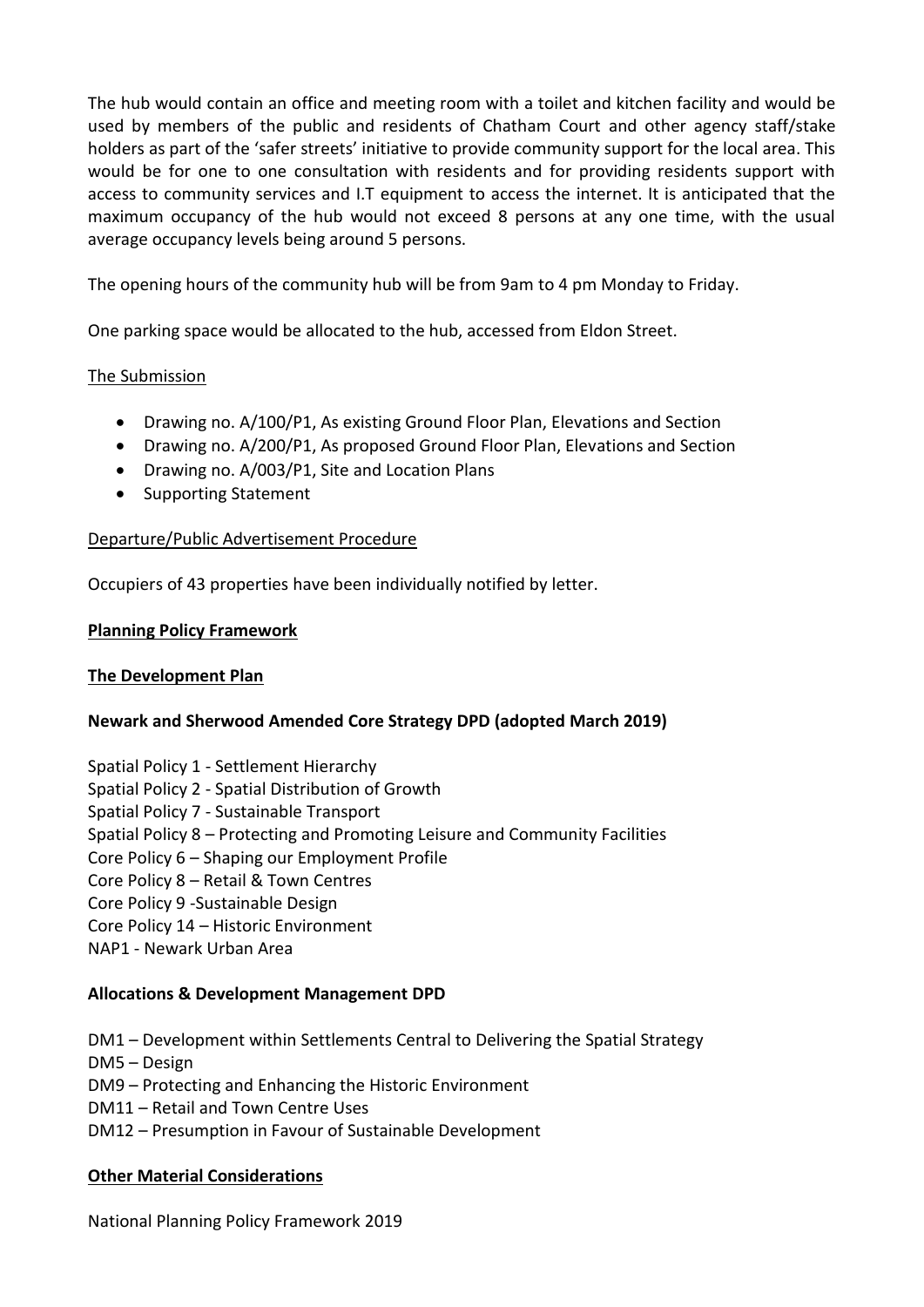### NPPG

### Consultations

# **Newark Town Council –** fully support the proposal

## **No other representations from third or interested parties have been received.**

### Comments of the Business Manager

The key issues in considering this application have been identified and are discussed in turn below.

### Principle of Development

The up-to-date development plan is silent on the loss of housing to other uses. Whilst one bedroom affordable flats do form part of the housing need for the District and indeed the town, it is important to balance this against the need for the community hub.

The proposal is for a new community use which Spatial Policy 8 seeks to encourage, particularly where it meets an identified need of the community. Local consultation was undertaken before this application was submitted which identified the need for this facility and its location. For this reason, whilst the hub is located outside of the town centre (as defined by the Development Plan maps) and is technically a 'main town centre use' as defined within the NPPF, a material planning consideration, I take the view that the sequential test advocated for an office use is passed in this case given that this hub needs to be located within the community it is intended to serve. As such I am satisfied that the proposal accords with the intensions of policies SP8, CP8 and DM11 as well as the NPPF.

### Visual Impact

The proposal involves only minimal physical alterations which externally comprise the replacement of two existing ground floor windows to form new access doors with side windows within the same width openings. On the west elevation this also includes a new ramped entrance which would allow for accessible/disabled access and the existing internal access to be permanently closed off and the room layout reconfigured. The proposed alterations are discrete and would be undertaken in materials to match the existing flats such that these are considered to be visually acceptable in line with CP9 and DM5. There would be no adverse impact on the setting of the Newark Conservation Area which lies some c45m to the north and the impact is judged to be neutral in compliance with DM9 and CP14.

### Residential Amenity Impact

The physical alterations proposed are not considered to cause any adverse impacts upon the living conditions of local residents.

The use itself is likely to generate more comings and goings than its current use as a flat. However with its own external access and its modest scale, this is unlikely to cause any issue for residents. Its occupancy would be self-governed by its modest size that is expected to accommodate a maximum of 8 people at any one time. The opening hours are stated as being from 9am to 4pm Monday to Fridays. However as longer operating hours would not be considered harmful to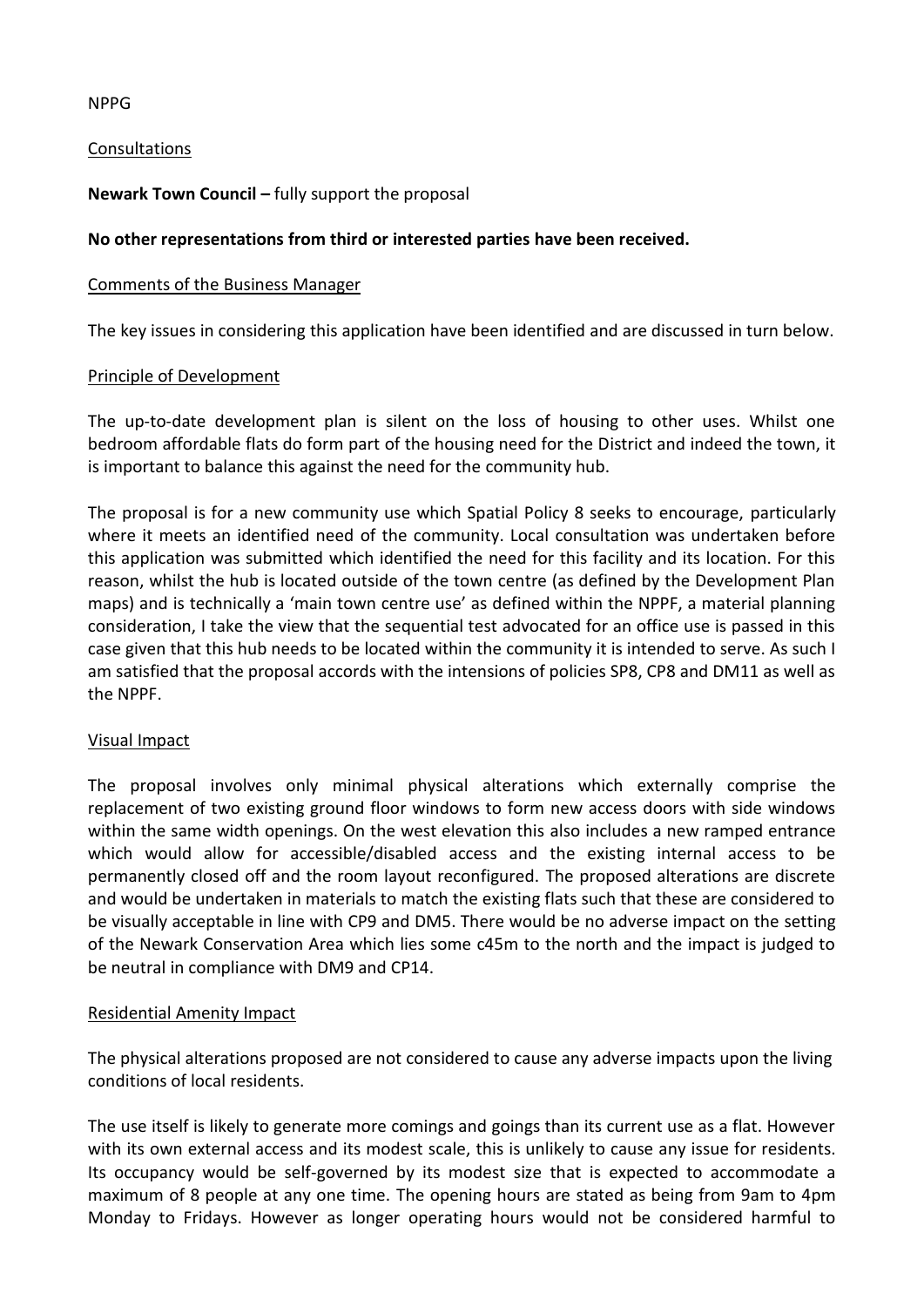amenity, it is not considered necessary to condition the hours of use. In accordance with CP9 and DM5 the impact upon the living conditions of existing residents is deemed to be acceptable.

# Highway Impacts

It is not expected that the change of use would adversely impact on local car parking as the hub is for the use of the local residents in the Chatham Court area and there is existing car parking provision for residents. It is also expected that residents using the hub will walk to the centre. The staff that would use the community hub currently have a daily presence on the site and they use the existing car parking facilities. The existing flat has access to a resident's car parking space accessed off Eldon Street this would be re-allocated for use by other stakeholders when they visit the site. As such the proposal is considered to have made appropriate and effective car parking provision in line with the requirements of SP7 and DM5 and there are no highway safety concerns identified.

## Planning Balance and Conclusion

Whilst the proposal would involve the loss of one affordable flat, the need for the community hub in my view clearly outweighs this loss and would have tangible benefits to existing residents through the 'safer streets' initiative. No adverse impacts have been identified and for these reasons the application is recommended for approval.

### Recommendation

# **That planning permission is approved subject to the conditions and reasons shown below**

Conditions

01

The development hereby permitted shall not begin later than three years from the date of this permission.

Reason: To comply with the requirements of Section 51 of the Planning and Compulsory Purchase Act 2004.

### $02$

The development hereby permitted shall be constructed entirely of the materials details submitted as part of the planning application unless otherwise agreed in writing by the local planning authority through an application seeking a non-material amendment.

Reason: In the interests of visual amenity.

03

The development hereby permitted shall not be carried out except in accordance with the following approved plans, references A/100/P1, as existing Ground Floor Plan, Elevations and Section, A/200/P1, As proposed Ground Floor Plan, Elevations and Section and A/003/P1, Site and Location Plans.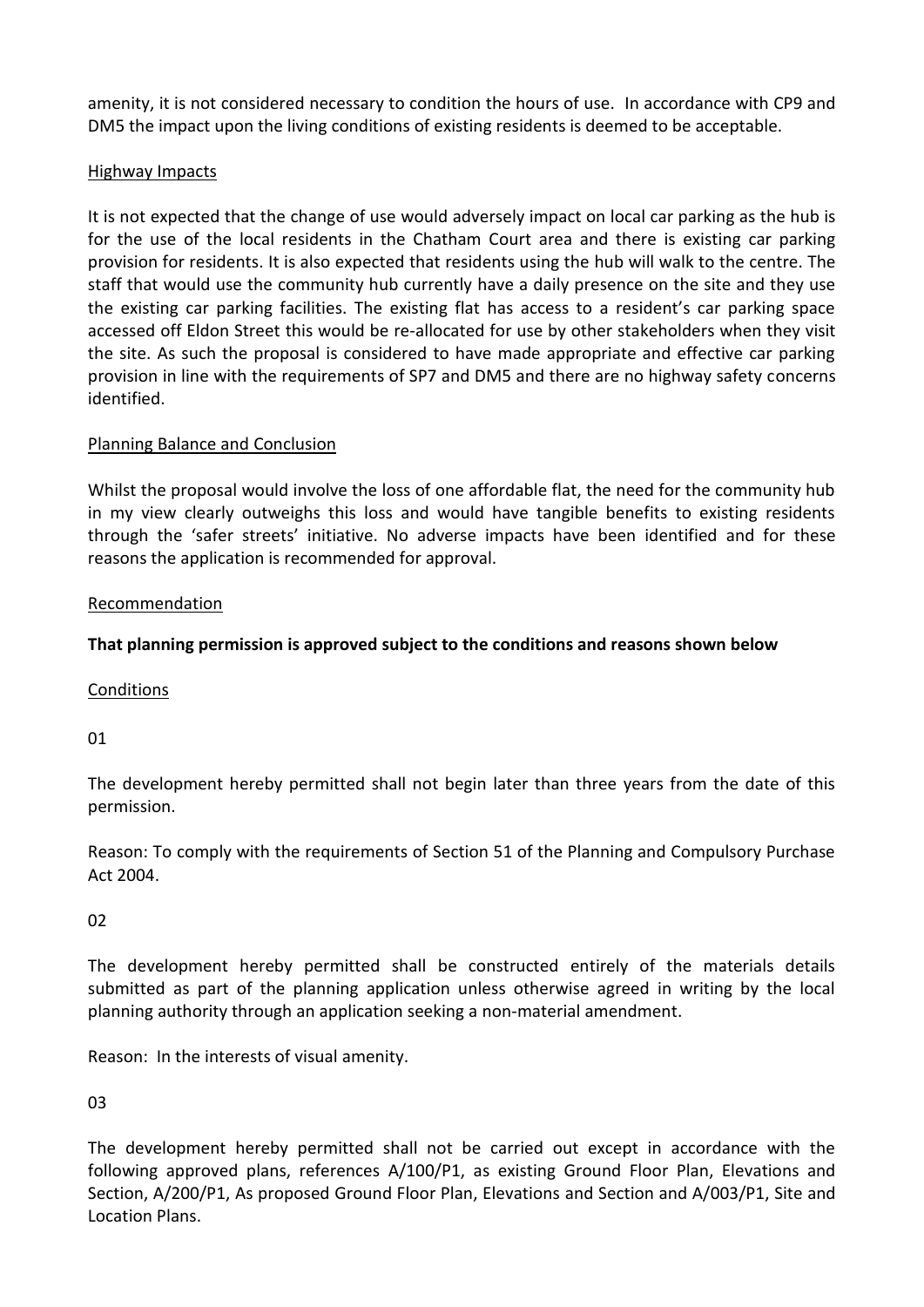Reason: So as to define this permission.

# Notes to Applicant

01

The application as submitted is acceptable. In granting permission without unnecessary delay the District Planning Authority is implicitly working positively and proactively with the applicant. This is fully in accordance with Town and Country Planning (Development Management Procedure) (England) Order 2015 (as amended).

 $02$ 

The applicant is advised that all planning permissions granted on or after the 1st December 2011 may be subject to the Community Infrastructure Levy (CIL). Full details of CIL are available on the Council's website at [www.newark-sherwooddc.gov.uk/cil/](http://www.newark-sherwooddc.gov.uk/cil/)

The proposed development has been assessed and it is the Council's view that CIL is not payable on the development given that there is no net additional increase of floorspace as a result of the development.

BACKGROUND PAPERS

Application case file.

For further information, please contact Clare Walker ext. 5834.

All submission documents relating to this planning application can be found on the following websit[e www.newark-sherwooddc.gov.uk.](http://www.newark-sherwooddc.gov.uk/)

**Lisa Hughes Business Manager – Planning Development**